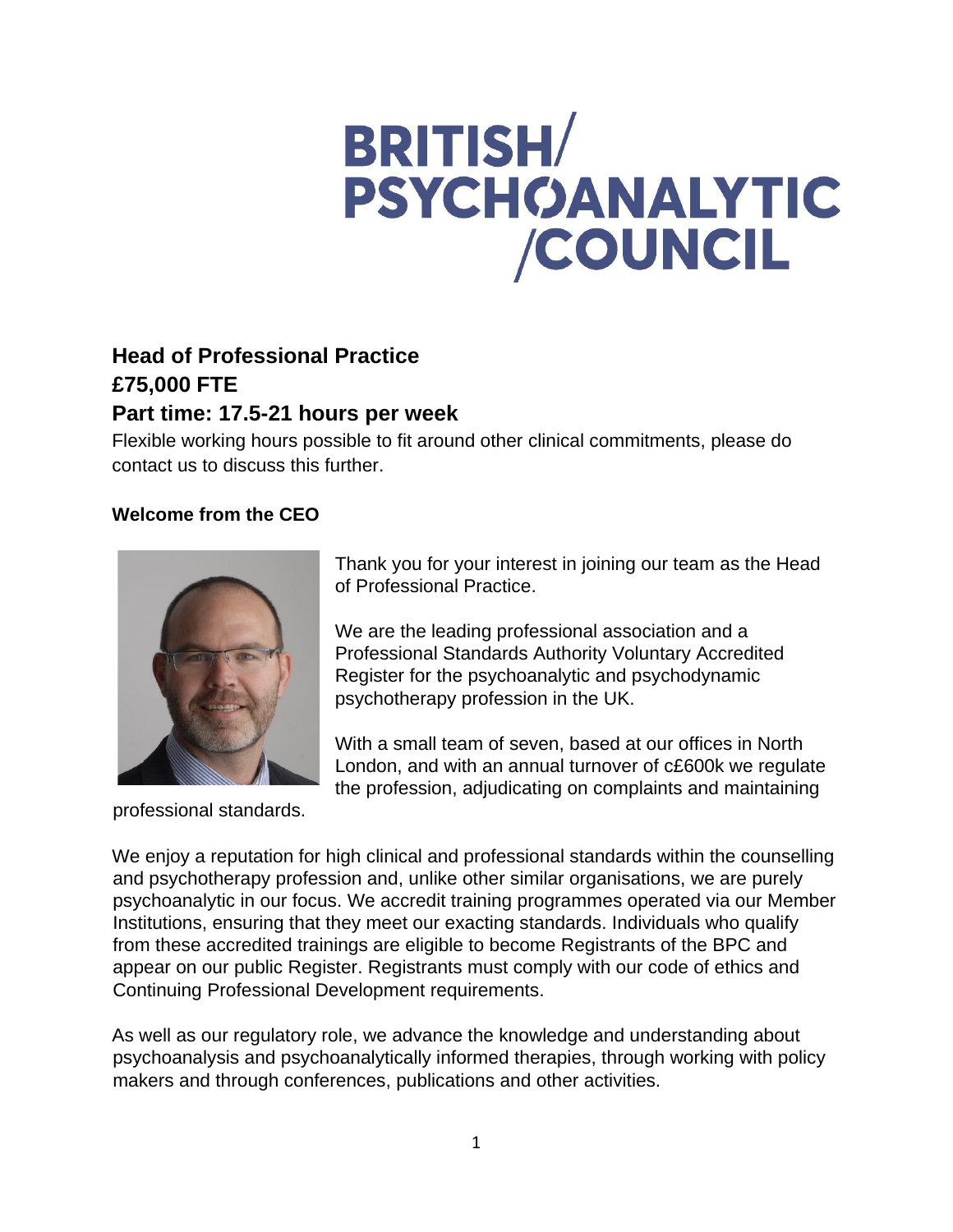Having undergone a period of change and growth over the last twelve months – an exciting period that is set to continue – we are now looking for a Head of Professional Practice to join our Senior Leadership Team.This is an exciting new role for someone to make their own.

Currently all psychoanalytic expertise is held within our committees and Boards, not in our staff team. With the regulatory context becoming increasingly standardised and somewhat bureaucratic, we are keen to find a way forward that remains psychoanalytic in nature and we need this vital expertise to be at the core of our staff team. We are looking for an experienced clinician who is looking for a new challenge of working within a small organisation with a wide reach.

You will understand the context we work in, including regulatory frameworks, and will be a highly effective, engaging manager and leader who embraces the potential of the BPC as we continue to develop.

For the right candidate, this is an exciting opportunity to be part of an ambitious, friendly organisation where your voice, your ideas and your contribution will have a critical impact on our success and on the wider profession.

If you believe you have what we are looking for then we very much look forward to hearing from you.

# **Greg Ross-Sampson Chief Executive**

# **About Us**

We are the leading professional association and a Professional Standards Authority Voluntary Accredited Register for the psychoanalytic and psychodynamic psychotherapy profession in the UK. One of our key roles is to regulate the profession, adjudicating on complaints and maintaining professional standards. The other is to advance understanding of our work to the public and support our profession via guidance, training and other activities.

We enjoy a reputation for high clinical and professional standards within the counselling and psychotherapy profession and, unlike other similar organisations, we are purely psychoanalytic in our focus. We accredit training programmes provided by our Member Institutions, ensuring that they meet our exacting standards. Individuals who qualify from these accredited trainings are eligible to become Registrants of the BPC and appear on our public Register. Registrants must comply with our Code of Ethics and Continuing Professional Development requirements.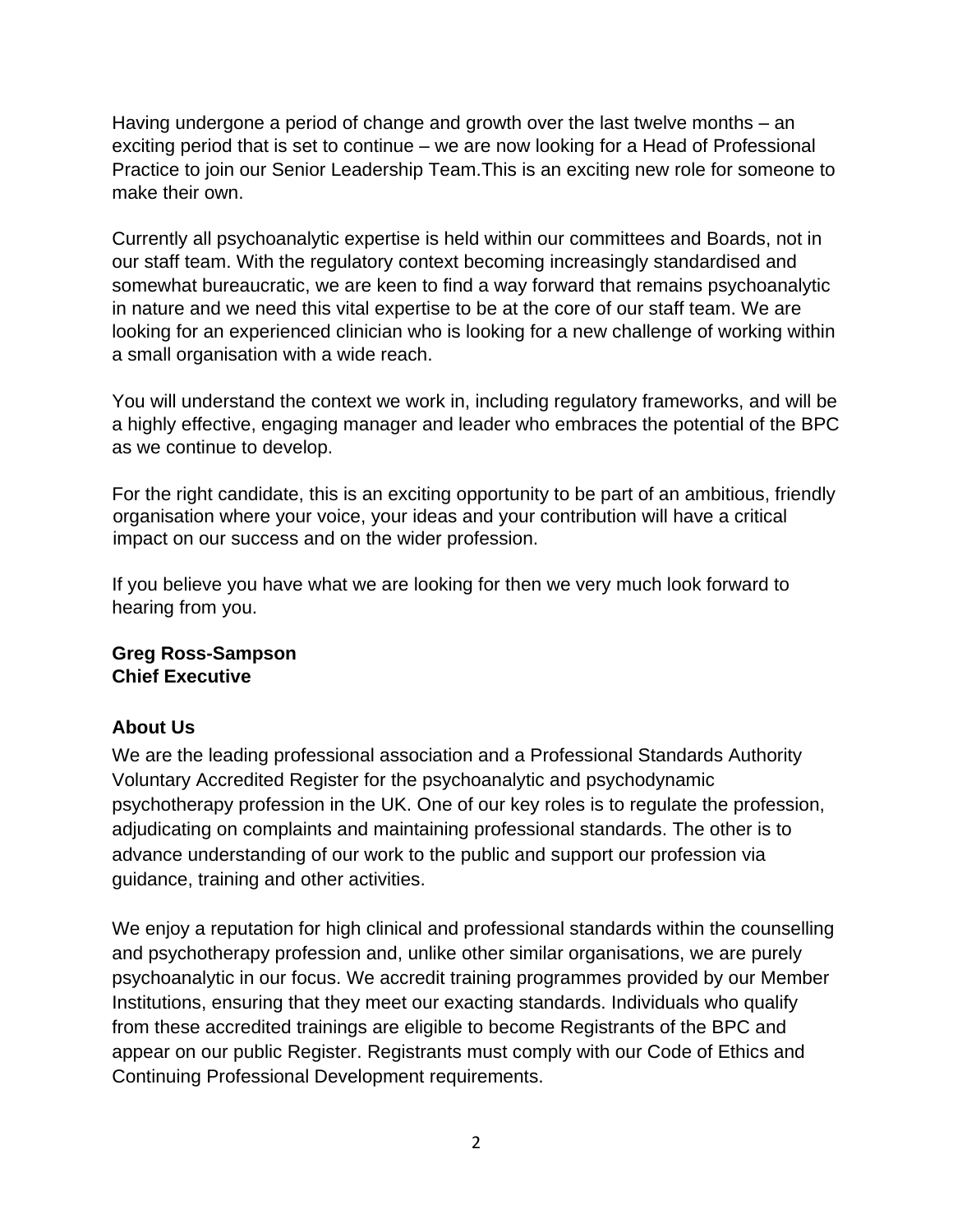As well as our regulatory role, we advance the knowledge and understanding of psychoanalysis and psychoanalytically informed therapies by virtue of working with policy makers and through the mediums of conferences, publications and other activities.

#### **We are a small organisation of 7 staff with no clinical psychoanalytical expertise.**

#### **Job purpose**

We are acutely aware that the background of regulation is changing and moving towards a more standardised approach across different professions. Whilst we believe it is essential that we set rigorous standards for our registrants in order to maintain patient safety, we believe it is critical to remain grounded in a psychoanalytic approach and stay true to our psychoanalytic underpinnings. To do this we need strong clinical expertise in our Senior Leadership Team to complement our practical, legal and strategic capability.

This is a new post, bringing clinical and professional practice skills and experience directly into the heart of our Executive team; whereas currently all clinical expertise is held in our Board and Committees. The postholder will work as part of the Senior Leadership Team to deliver the organisation's strategic aims and to help shape the future of the British Psychoanalytic Council and the profession more widely. The postholder will develop and support the organisation's values and culture, informing all that we do with a deep understanding of the work of psychoanalytically informed therapies.

We are looking for someone with strong clinical and professional experience as well as experience of working within an organisation who can bring together the clinical and nonclinical expertise we have across our team. The postholder will be able to think creatively and be able to solve issues which may arise when working within a small organisation.

# **Reporting to CEO**

Contract type: **Permanent 17.5-21 hours per week** Salary: **£75,000 FTE** Location: **Suite 7, 19-23 Wedmore Street, London N19 4RU** 

#### **Closing date for applications is up until the 24 June, but recruitment may close early is a suitable candidate is found.**

To apply, please send a CV and a cover letter (no longer than two pages) explaining how you meet all the essential criteria in the person specification to [jobs@bpc.org.uk.](mailto:jobs@bpc.org.uk)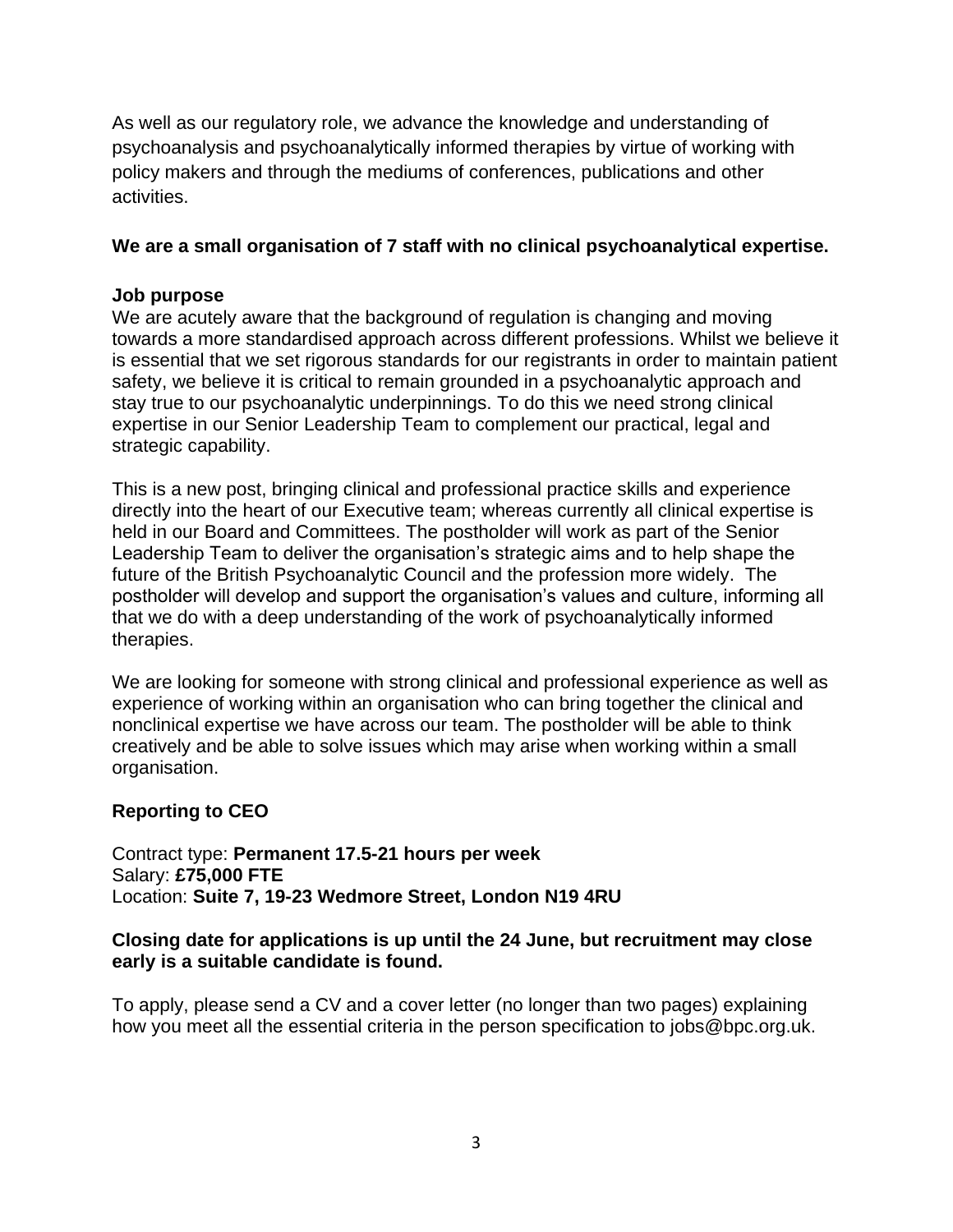#### **Job Description**

The job description below gives an idea of what this role will entail however as this is a new role there is the opportunity for the right candidate to develop the role and responsibilities.

#### **Responsibilities**

#### **General**

- To work as part of the Senior Leadership Team (SLT) and contribute to the development and implementation of the new strategy; outlining our role as an organisation and what we are capable of providing to the profession in the future
- To provide written and verbal clinical and professional practice advice and recommendations on profession-related matters, and clinical input across the organisation.
- To improve employees' and affiliates' knowledge and understanding of psychoanalysis, psychoanalytic and psychodynamic psychotherapy and counselling

# **Professional Engagement**

- To develop and contribute to New Associations, BPC's Newsletter and other publications
- To work with the Head of Operations and the Communications Manager, develop and curate BPC's training and conference activities providing expert knowledge on potential speakers and themes and the needs of registrants
- To work with the Communications Manager, develop an effective registrant communication strategy To contribute to public policy and marketing matters where professional expertise is needed and acting as spokesperson to the press etc where required.
- To develop and maintain strong relationships with our Member Institutions, finding ways to better understand their needs and how far the BPC can support them, as well as giving further context to the BPC about the MIs position

# **Fitness to Practise / Complaints**

• To provide written clinical and professional practice advice and guidance on Fitness to Practise allegations and other matters, as and when requested by the Head of Regulation.

# **Membership Institution Development**

- To work with the Registration Committee, develop and oversee the accreditation and re-accreditation of training programmes
- To review and develop criteria for accreditation of training programmes alongside the Registrar, ensuring the BPC's reputation of high standards of accredited training is maintained as well as implementing changes where needed

# **Membership / Registration**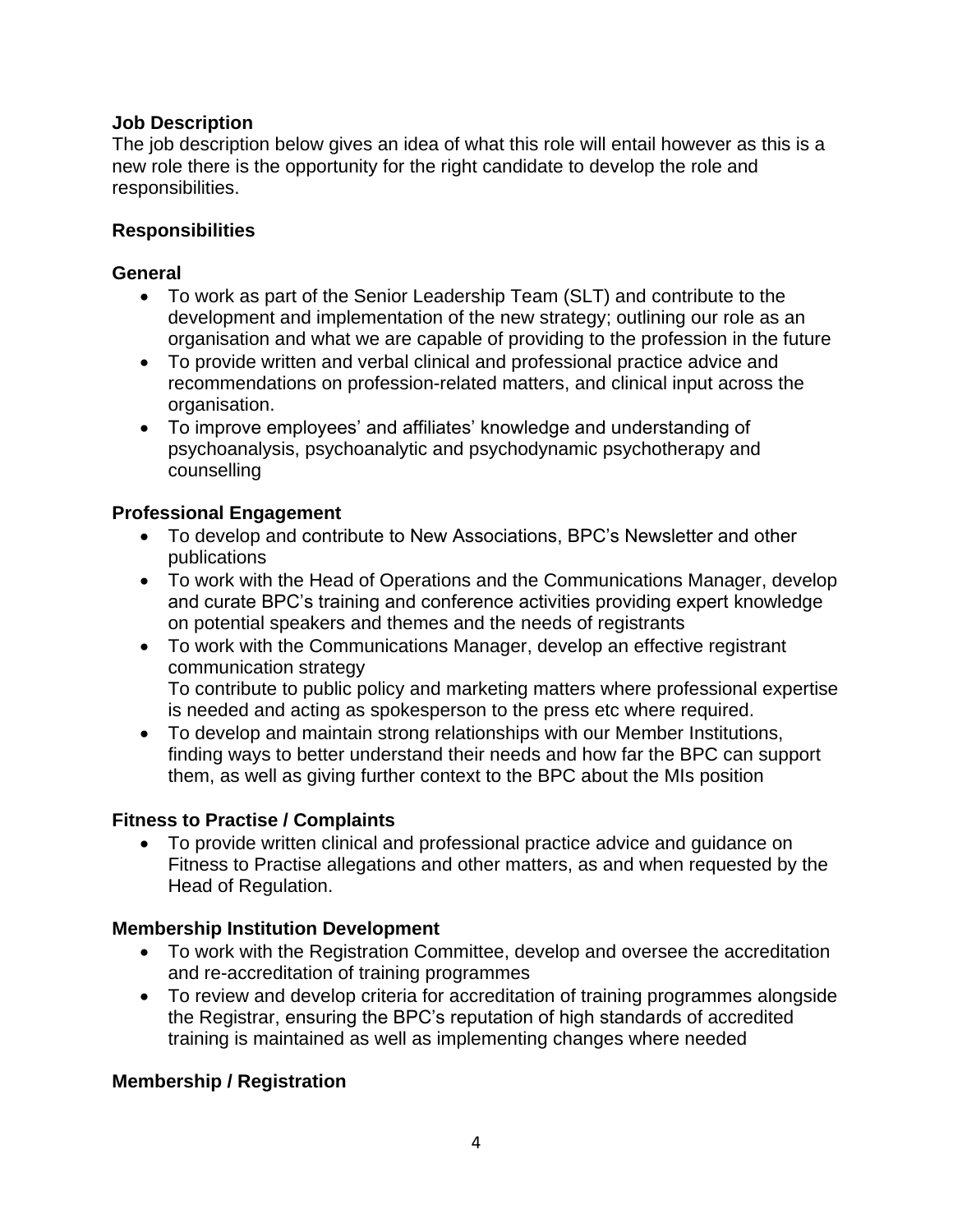- To provide clinical and non-clinical advice and guidance on the improvement of the registration journey and experience.
- To work with the SLT and develop the current and future membership categories to meet the BPC's organisational objectives
- To support the Head of Operations and Professional Standards Committee on the implementation and improvement of the CPD audit process.
- To look for opportunities to grow the BPC's membership base and to assist with the development of relationships with new psychoanalytically informed training organisations.

# **Policy Development**

- To work with the Head of Regulation, the Professional Standards Committee and Ethics Committees, write and operationalise policies relating to professional practice to support registrants
- To work collaboratively with your equivalents in other professional standards regulators such as BACP and UKCP on the development of shared professional practice policies and competency frameworks such as SCoPEd, explaining the nuances of psychoanalytic practice where needed
- To write and operationalise policies which inform and promote equality and diversity both within BPC and within our Member Institutions.

# **Person specification**

# **Essential**

- 1. Current or previous BPC registrant without restriction or adverse fitness to practise history (BPC or otherwise) who is up to date with current practice
- 2. Evidence of successfully working collaboratively within teams / functions, shaping and influencing their direction
- 3. Excellent communicator with proven experience of communicating highly technically knowledge, principles and issues effectively to people without a background in psychoanalytic and psychodynamic psychotherapy and to a range of stakeholders including a board of trustees
- 4. Experience of having worked as a trainer or supervisor within the psychoanalytic profession
- 5. Demonstrable ability to provide profession-related and clinical advice and guidance at a senior level
- 6. Demonstrable ability to develop and write policy documents
- 7. A proven role model for respectful, open and honest behaviour including a demonstrable commitment to equality and diversity in service delivery
- 8. Awareness of the importance of a complaints handling/Fitness to Practise processes

# **Desirable**